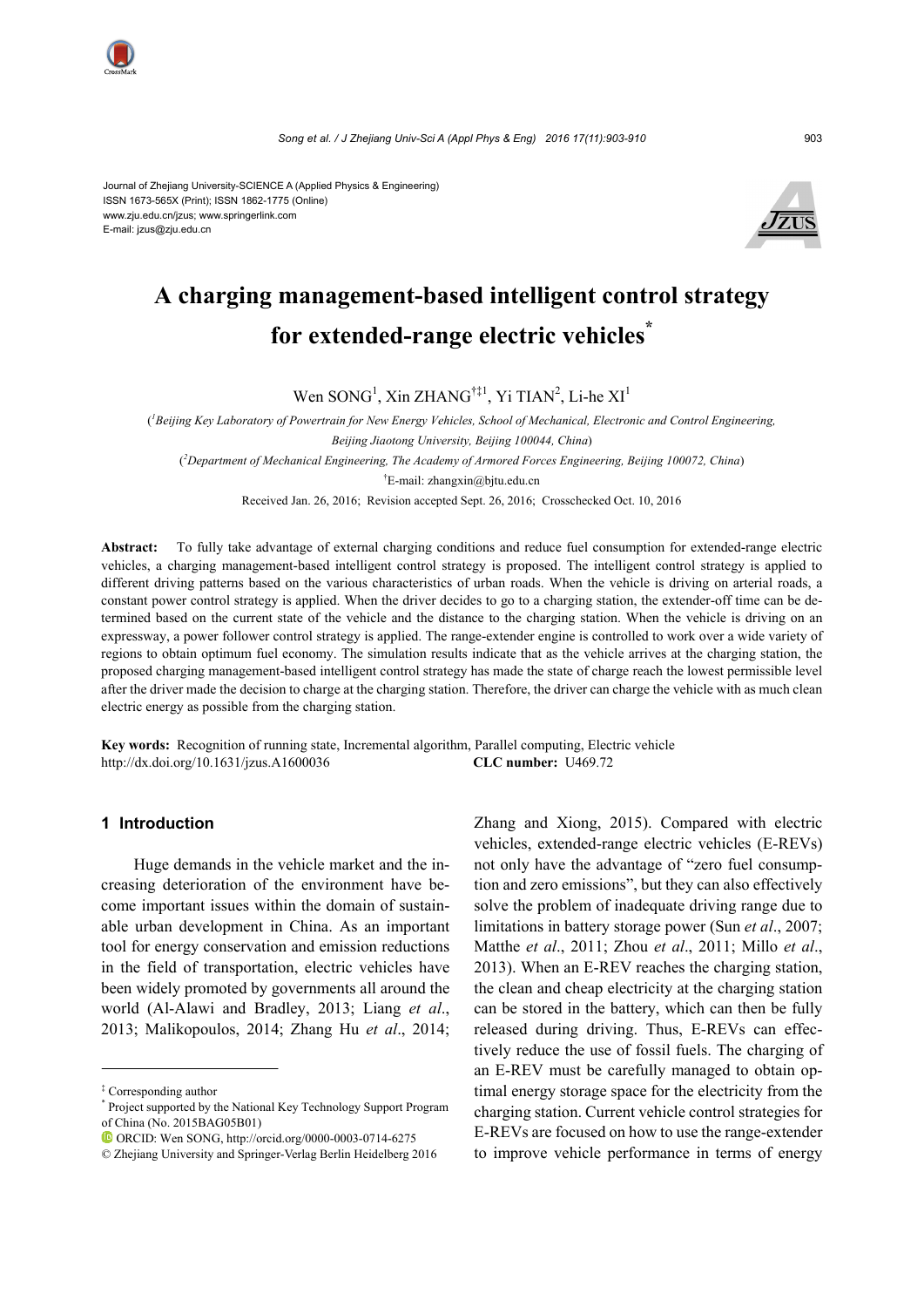conservation and emissions reduction. Studies on how to improve vehicle storage capacity for access to clean energy from the charging station are rare (Zhang and Yang, 2011; Qu *et al*., 2013; Zhang Hong *et al*., 2014; Zhang *et al*., 2015).

A charging management-based intelligent control strategy for E-REVs is proposed, which combines the current driving cycle, vehicle running status, distance from the charging station, and other information. The state of charge (SOC) can drop to the desired charging range by the time the E-REV reaches the charging station by reasonable adjustment of the vehicle-demanded power distribution between the range-extender and the battery. Thus, this system can improve the ability of the battery to get electric power from the vehicle charging station.

# **2 Influence-factor analysis of E-REV control strategies**

# **2.1 Analysis of charging characteristics**

Usually, the E-REV consumes the battery power at the beginning of the route. When the battery cannot meet the need for vehicle power, the range-extender will run and the vehicle will transit into rangeextender mode. Then, the vehicle will be charged at a charging station. The entire driving cycle is shown in Fig. 1, which can be described as a battery charging cycle encompassing "pure electric driving  $\rightarrow$  extended range  $\rightarrow$  charging from outlet  $\rightarrow$  pure electric driving".

In each cycle, the E-REV power consumption equation is shown as

$$
E_{\text{req}} = E_{\text{bat}} + \eta_{\text{eng}} E_{\text{eng}},\tag{1}
$$

where  $E_{\text{bat}}$  is the battery output power,  $\eta_{\text{eng}}$  is the efficiency of the extended-range, *E*eng is the output energy of the range-extender, and  $E_{\text{req}}$  is the energy requirement of the vehicle. To improve fuel economy, the efficiency of the range-extender should be improved or the use of the range-extender should be reduced. It is preferable to use electricity from the battery, and the battery needs to have the ability to recharge more clean energy. The electricity storage capacity of the battery is constant. After the end of each charging cycle, the released amount of stored electricity from the battery will affect the vehicle's ability to obtain more clean energy from the charging station in the next cycle. The SOC can reflect the quantity of power in the battery. If the SOC is close to the minimum value, it indicates that electric power is exhausted. Additionally, much electric power can be stored in the battery.

To summarize, total power can be reduced in two ways:

(1) To make full use of the battery power, the SOC is reduced to the desired charge range by the time the vehicle arrives at the charging station.

(2) The efficiency of the range-extender should be improved, i.e., the range-extender engine should work within the optimum fuel consumption region.



**Fig. 1 Schematic diagram for the E-REV driving cycle**

#### **2.2 Analysis of a typical road driving cycle**

The E-REV is mainly used in the city. Its driving performance is affected by the urban driving cycle. Most city roads are divided into four main categories, namely, expressways, arterial roads, secondary roads, and access roads. Table 1 shows a statistical analysis of arterial roads and the expressway driving cycle in Shanghai, Wuhan, and Guangzhou in China. It can be seen that the characteristics of arterial roads and expressways in the same city are significantly different. Maximum speeds and average speeds for arterial roads are relatively slow compared with the expressways in the three cities. This indicates that the road conditions for arterial roads are more congested and the power demands are lower.

Therefore, the operation of the range-extender should be optimized to account for these differences when the E-REV runs on different types of roads during extended-range mode.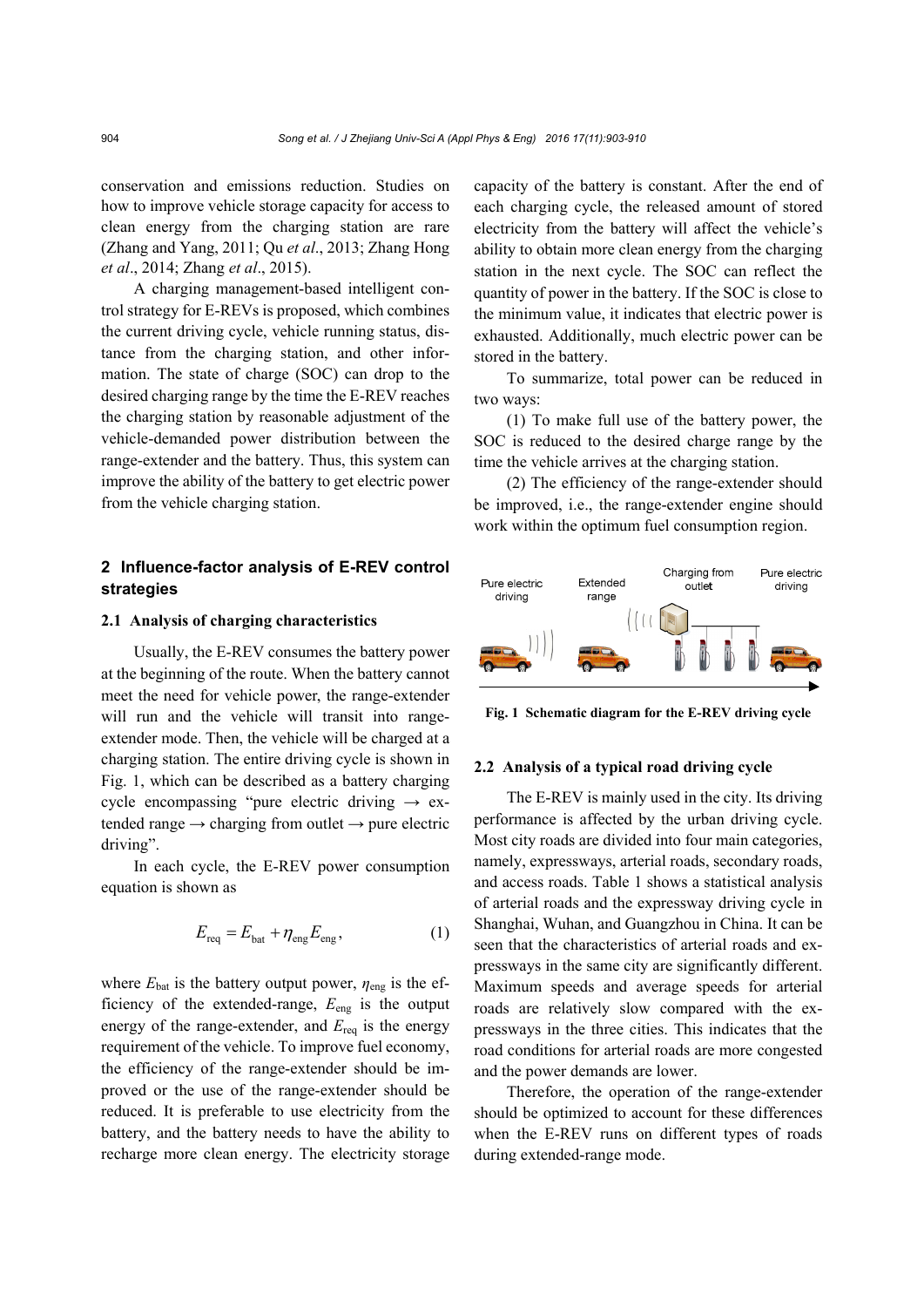**Table 1 Velocity data table for driving cycles for urban arterial roads and expressways** 

| City      | Road type     | Max. speed<br>(km/h) | Mean speed<br>(km/h) |
|-----------|---------------|----------------------|----------------------|
| Shanghai  | Arterial road | 57.0                 | 17.1                 |
|           | Expressway    | 799                  | 57.7                 |
| Guangzhou | Arterial road | 60.2                 | 21.7                 |
|           | Expressway    | 79.8                 | 39.5                 |
| Wuhan     | Arterial road | 59.6                 | 28.6                 |
|           | Expressway    | 799                  | 38.5                 |

## **3 E-REV vehicle model**

#### **3.1 E-REV dynamic system structure**

A domestic extended-range electric vehicle is taken as the object of analysis. Its main structures are shown in Fig. 2. The range-extender is comprised of the engine and the generator. The range-extender and battery provide electric power through the power converter for the driving motor. The basic parameters of the power system components are shown in Table 2.



**Fig. 2 E-REV power system structure**  PEU is the power electric unit; ISG is the integrated starter and generator; VCU is the vehicle control unit

**Table 2 Basic parameters of the E-REV** 

| Powertrain<br>component | Parameter           | Value          |
|-------------------------|---------------------|----------------|
| Vehicle                 | Curb weight         | 1400 kg        |
|                         | Full mass           | 1775 kg        |
| <b>Battery</b>          | Lithium battery     | 60 A h/320 V   |
|                         | SOC available range | $30\% - 100\%$ |
| Motor                   | Motor rated power   | 30 kW          |
|                         | Maximum motor power | 53 kW          |
| Engine                  | Maximum speed       | $4000$ r/min   |
|                         | Displacement        | 0.8L           |
| Final drive             | Fixed gear ratio    | 7.793          |

A vehicle simulation model is built using the AVL Cruise simulation tool according to an E-REV powertrain structure (Fig. 3).

The model takes the driving cycle as an import and the driver module will manipulate the accelerator or brake pedal. The control strategy is built in Matlab/ Simulink and it can exchange data with Cruise through the application program interface (Wang *et al*., 2009).



**Fig. 3 E-REV model in AVL Cruise**

# **3.2 Construction of the vehicle road driving and simulation cycle**

The Shanghai electric car arterial road and expressway from Xie (2004) is used as the standard driving cycle in this study. During the simulation, the above-mentioned expressway and arterial road are the basic driving cycles, with 18 times expressway and 25 times arterial road in the basic driving cycle selected, combined into a total of 197.5 km of vehicle simulation in the driving cycle: the combinations are shown in Fig. 4. The statistical parameters for the simulation of the driving cycle are shown in Table 3.



**Fig. 4 Simulation of driving cycle curve**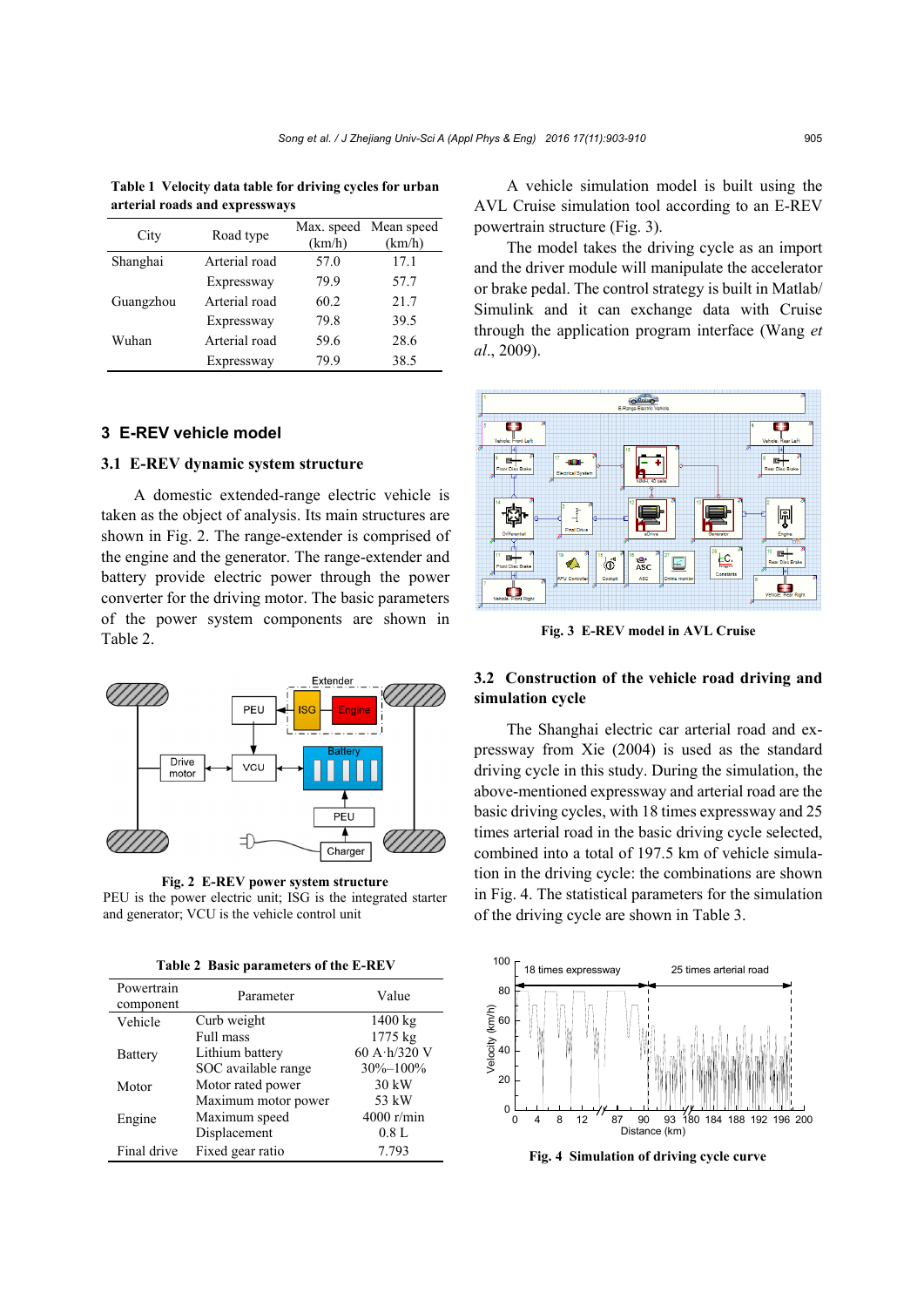| rabic 5 Simulation of uriving even uatasiretts |          |  |  |  |
|------------------------------------------------|----------|--|--|--|
| Parameter                                      | Value    |  |  |  |
| Expressway (km)                                | 90.5     |  |  |  |
| Arterial road (km)                             | 107      |  |  |  |
| Distance (km)                                  | 197.5    |  |  |  |
| Travel time (s)                                | 28 2 6 2 |  |  |  |
|                                                |          |  |  |  |

**Table 3 Simulation of driving cycle datasheets** 

#### **3.3 Simulation and analysis of initial strategy**

In this study, the original strategy is the constant power control strategy. The strategy uses the SOC value as the only threshold to determine the start/stop of the range-extender (Kim *et al*., 2014). When the SOC is lower than the preset lower limit, the rangeextender is started instantaneously and works at fixed working point. As the SOC moves above the preset limit, the range-extender turns off. Since there is no mechanical connection between the range-extender and the wheel, the range-extender can continuously work at a certain point on the engine fuel map. In order to not only give the E-REV good fuel economy, but also ensure its dynamic performance, the original strategy usually selects the maximum power point in the high-efficiency engine working area as the constant power working point. In the initial strategy, the chosen operating point, which is called A, is shown in Fig. 5, where BSFC is the brake specific fuel consumption.



The initial strategy is simulated using the driving cycle simulation established in Section 2.2. There is a charging station at the end of the driving cycle (at 197.5 km), while the initial value of the SOC is 90%, the upper limit is 70%, and the lower limit is 30%. The simulation results are shown in Fig. 6.

The output power of the range-extender and the SOC curve for the initial strategy are shown in Fig. 6.

When the SOC reaches the minimum value, the range-extender turns on and its output power is a constant value. Because the driver decides to go to the charging station at 172.5 km into the route, the initial strategy keeps the SOC rising to the highest value before the range-extender turns off. When the E-REV arrives at the charging station, the SOC value is 52%. Due to the higher SOC, too much energy remains in the battery. Thus, the ability to obtain more clean electricity from the charging station for the E-REV is limited.



## **4 Charging management-based intelligent control strategy**

Based on the above issues, an E-REV charging management-based intelligent control strategy is proposed. The intelligent strategy guarantees that the SOC is reduced to the ideal charging range by the time the vehicle reaches the charging station.

#### **4.1 Building the control strategy**

When the E-REV is driving on arterial roads under range-extended mode, the fuel economy is poor if the range-extender output power changes following the power demand of the drive motor, as well as its operating point which is located in the low load region of the engine output power map. When the E-REV is operated under a constant power control strategy, higher fuel economy can be reached by adjusting the operating point of the range-extender, and the surplus power can charge the battery. When the E-REV is driving on the expressway under rangeextended mode, the power demand variation covers a wide range if the power follower control strategy is used. It can distribute the engine working points over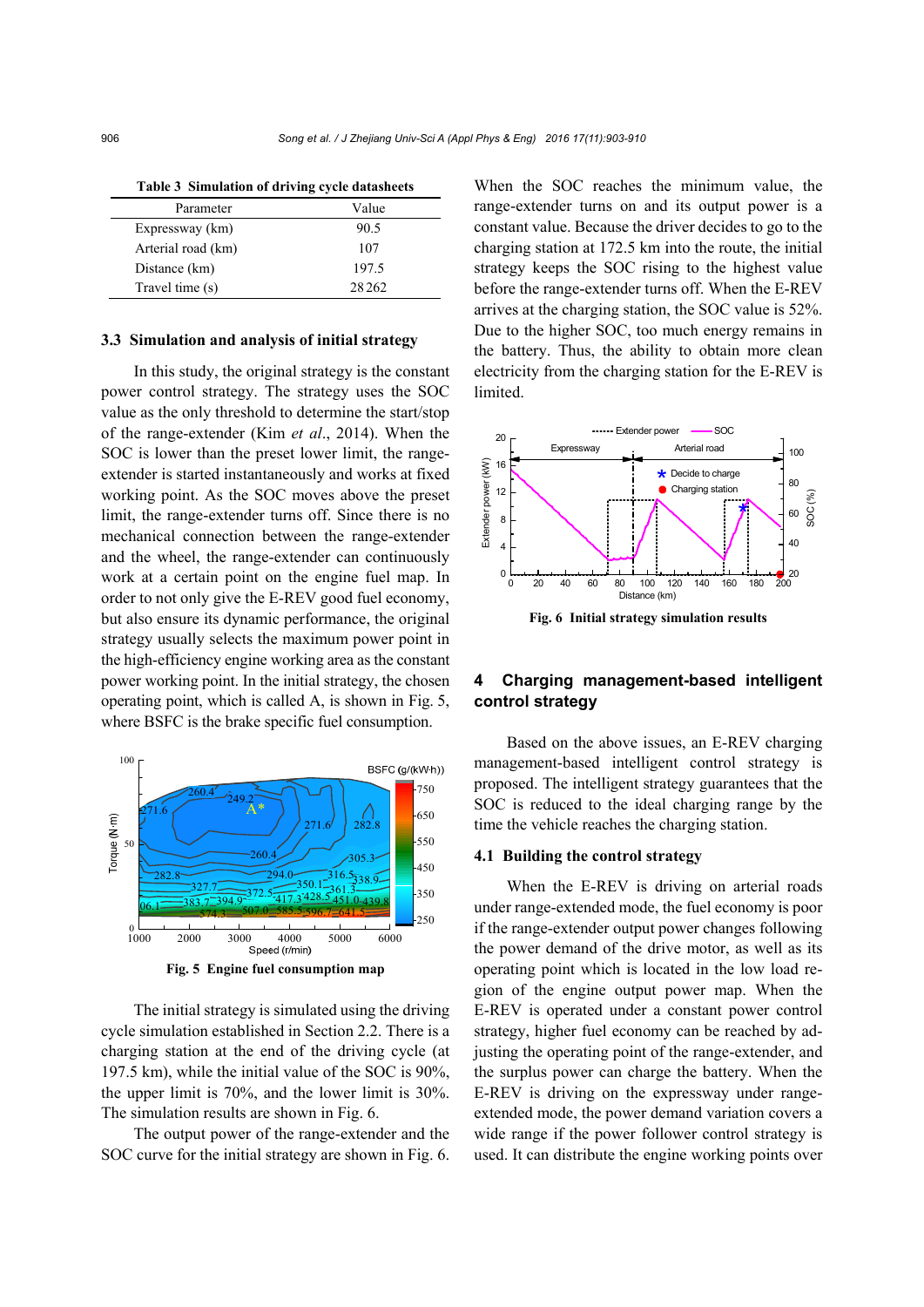a wide range covering the optimum fuel consumption area, rather than a fixed operating point, and the power demand is entirely provided by the rangeextender. While the electric car needs to replenish energy at a charging station, in order to reduce the SOC to within the desired range at the end of the route, reasonable planning and energy management control for the range-extender and battery power are needed. When the E-REV is driving on the expressway to the charging station, the power demand for the electric vehicle mainly comes from the output power of the range-extender, and the battery is rarely involved in vehicle driving, so the vehicle's SOC changes much less. Therefore, before the rangeextender is started, the SOC value should first be dropped to the desired value. When the E-REV is driving on arterial roads to the charging station, the range-extender outputs constant power. The rangeextender has a large surplus power to charge the battery, and the SOC can be significantly increased, although the best turn-off time for the range-extender should be decided through an intelligent control strategy. A flow chart demonstrates the intelligent control strategy in Fig. 7.



#### **4.2 Electricity demand estimation module**

When the E-REV is running and the driver decides to enter the charging station, the remaining electric power identification module for the battery based on the current SOC value and the driving cycle is used to determine the range-extender turn-off time.

Suppose the driver decides to enter the charging station and the SOC value demanded is  $SOC<sub>d</sub>$  need, thus,

$$
SOC_{d \text{ need}} = d_{vel} SOC_{d \text{ avg}}, \qquad (2)
$$

where  $SOC<sub>d</sub>$ <sub>avg</sub> is the SOC consumed for the driving distance, and  $d_{vel}$  is the current distance between the E-REV and the charging station, which can be obtained from the global positioning system (GPS) and geographic information system (GIS).

 $SOC<sub>d</sub>$ <sub>avg</sub> is closely related to the drive motor output power, which is influenced by the automobile driving cycle. The E-REV actual driving cycle randomly varies with traffic signals, road conditions, weather conditions, driving habits, and other factors. Using a linear fitting method to fit the relationship between  $SOC_{d\text{avg}}$  and the drive motor average output power  $P_{\text{m} \text{avg}}$  which drives in pure electric operating mode, the  $SOC<sub>d</sub>$  avg is

$$
SOC_{d\text{avg}} = k_{m} P_{m\text{avg}} + b_{m}, \qquad (3)
$$

where  $k_{\rm m}$  and  $b_{\rm m}$  are empirical parameters. The equation of  $P_{\text{m} \text{avg}}$  is

$$
P_{m_{\text{avg}}} = \frac{E_{\text{bat}}}{t_{\text{p}}} = \frac{\int_{0}^{t_{\text{p}}} P_{\text{m}} dt}{t_{\text{p}}},
$$
(4)

where *E*bat is the battery output energy during the driving time  $[0, t_p]$ , and  $P_m$  is the driving motor instantaneous output power. Through the method above, the energy that is required for the vehicle to drive to the charging station in pure electric mode can be obtained.

#### **4.3 Mode selection module for the range-extender**

When the vehicle runs on arterial roads, a constant power control strategy is used. The selection **Fig. 7 Control strategy framework diagram** of the constant power operating point of the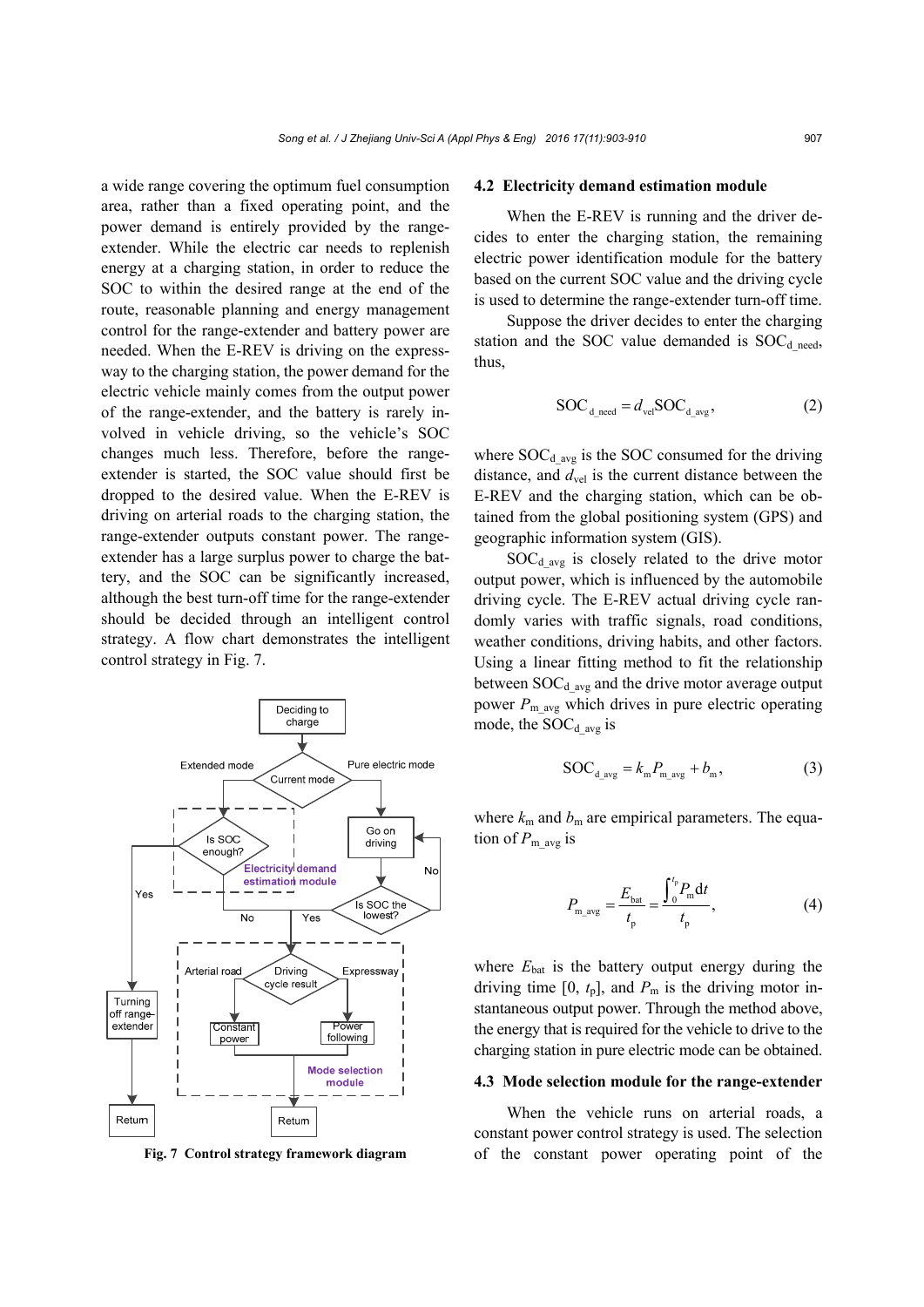range-extender will directly affect the change rule for the SOC and the start time of the range-extender. While the constant power point of the range-extender is selected as the maximum power point for the optimal fuel consumption area, there is plenty of power remaining for battery charging and the SOC increases rapidly. Under the same driving range, the startup times of the range-extender will increase. Thus, the operating point of the range-extender is selected in the engine optimal fuel consumption area and its output power is less than the initial strategy, which is called B in Fig. 8.



**Fig. 8 Engine fuel consumption map** 

When the vehicle runs on the expressway, the power following control strategy is used. The engine output power  $\tilde{P}_e$ , which is suitable for fast road operating conditions, is determined by the following method:

$$
\tilde{P}_{\rm e} = \left[ 1 + \frac{\tilde{\alpha}(\rm SOC_{\rm avg} - SOC_{\rm qw})}{\rm SOC_{\rm qw}} \right] P_{\rm req}, \tag{5}
$$

where  $P_{\text{req}}$  denotes the current power demanded of the vehicle,  $\tilde{\alpha}$  is an empirical parameter, SOC<sub>avg</sub> denotes the average value of the SOC over a period of time, and  $SOC<sub>qw</sub>$  denotes the optimal charging expectation parameter.

SOCavg is displayed as

$$
SOC_{avg} = \frac{\int_{0}^{t_{p}} \text{SOCd}t}{t_{p}}.
$$
 (6)

SOCqw is displayed as

$$
SOC_{\text{qw}} = \frac{d_{\text{vel}}(SOC_{\text{s}} - SOC_{\text{e}}^{\text{best}})}{d_{\text{v\_ch}}} + SOC_{\text{e}}^{\text{best}}, \quad (7)
$$

where  $d_{v \text{ ch}}$  denotes the distance between the E-REV and the charging station when the driver chooses to charge, SOC<sub>s</sub> denotes the SOC value when the driver chooses to charge, and  $SOC<sub>e</sub><sub>e</sub>$  denotes the ideal value for the SOC when the E-REV reaches the charging station.

# **5 Analysis of the simulation results for the charging management-based intelligent control strategy**

Fig. 9 shows the output power of the rangeextender and the change rule curve of the SOC under the intelligent control strategy. When the vehicle runs on the expressway, the SOC value reaches its lowest point for the first time. Then the range-extender is turned on, its output power follows the power demand, and the SOC value changes slowly. When the vehicle runs on arterial roads, the SOC drops to the lowest value again. Then the range-extender is turned on and maintains constant output power. When the driver decides to charge in the charging station, the SOC increases to a certain value and then the range-extender is turned off, and the vehicle then is running in pure electric mode to the charging station.

From Sections 3 and 4, the intelligent control strategy operates the range-extender in different modes according to the current driving cycle by using the power following control strategy on the expressway, and a constant power control strategy on arterial roads. When the driver decides to enter the charging station 172.5 km into the route, the range-extender keeps charging the battery. When the intelligent control strategy evaluates that there is enough electric power in the battery for driving, it turns off the range-extender and keeps the vehicle running to the charging station in pure electric mode. As the vehicle reaches the charging station, the SOC drops to 32.8%. Compared with the simulation results in Sections 2 and 3, it declines 14.2%, and it guarantees the SOC is in the ideal charge range when the vehicle reaches the charging station.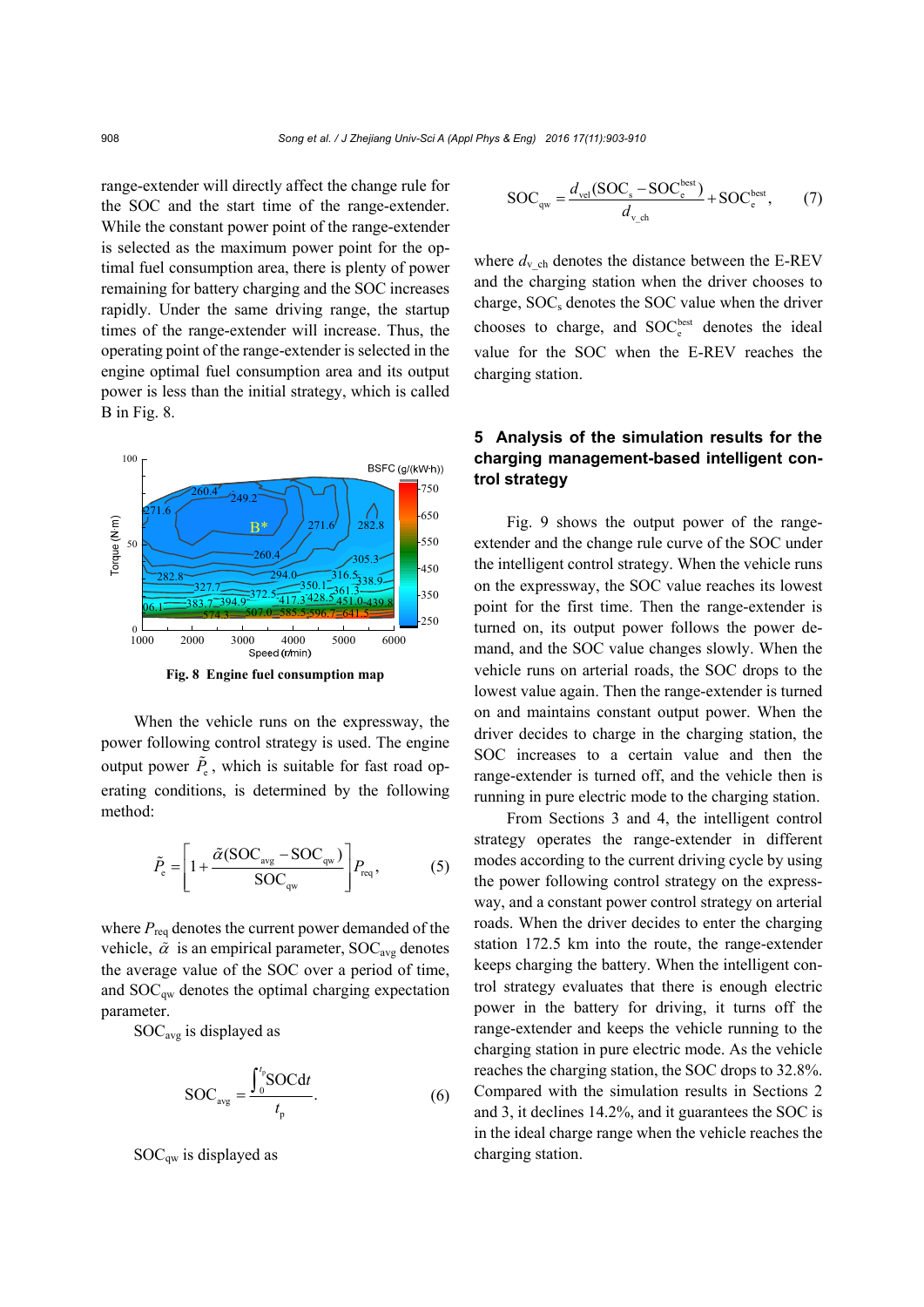Meanwhile, two different initial SOC values and two different charging intentions are simulated and calculated, respectively, for the designated driving cycle. The SOC value for the vehicle to the charging station is compared, respectively, in the cases using the intelligent control strategy and the initial strategy, and the simulation results are shown in Table 4. It can be seen that the SOC value for the E-REV is maintained in the vicinity of 32% through the intelligent control strategy, while the SOC value is about 52% using the initial strategy. Therefore, the intelligent control strategy proposed in this study can enable the battery to obtain more clean electricity from the charging station, and reduce the use of fossil fuels in the journey.



**Fig. 9 Simulation results for the charging managementbased intelligent control strategy**

| Strategy    | Initial<br><b>SOC</b><br>$(\%)$ | Distance to<br>the charging<br>station (km) | SOC when<br>arriving at the<br>charging sta-<br>tion $(\% )$ |
|-------------|---------------------------------|---------------------------------------------|--------------------------------------------------------------|
| Original    | 90                              | 25                                          | 52.0                                                         |
| control     | 60                              | 25                                          | 52.3                                                         |
| strategy    |                                 |                                             |                                                              |
| Intelligent | 90                              | 40                                          | 32.7                                                         |
| control     |                                 | 25                                          | 32.8                                                         |
| strategy    | 60                              | 40                                          | 32.1                                                         |
|             |                                 | 25                                          | 32.1                                                         |

**Table 4 Simulation results** 

## **6 Conclusions**

The use characteristics for an E-REV on urban roads are analyzed to determine its working mode under different operating conditions. An intelligent control strategy for an E-REV is proposed. The electric power demands of the battery estimation module are developed. According to this strategy, when the vehicle runs on arterial roads, a constant power control strategy is used, while on expressways, a power following control strategy is used.

The simulation results indicate that the proposed intelligent control strategy, compared with the initial strategy, can reasonably optimize the working mode of the extender according to the current operating conditions of the vehicle. When the driver decides to charge in the charging station, the system can determine the best turn-off time of the extender according to the value of the SOC. Thus, by the time the charging station is reached, the SOC value can be reduced to the ideal charge range. The system can improve the ability of the battery to obtain clean electricity from the charging station.

#### **References**

Al-Alawi, B.M., Bradley, T.H., 2013. Review of hybrid, plug-in hybrid, and electric vehicle market modeling studies. *Renewable & Sustainable Energy Reviews*, **21**: 190-203.

http://dx.doi.org/10.1016/j.rser.2012.12.048

- Kim, M., Jung, D., Min, K., 2014. Hybrid thermostat strategy for enhancing fuel economy of series hybrid intracity bus. *IEEE Transactions on Vehicular Technology*, **63**(8): 3569-3579.
	- http://dx.doi.org/10.1109/TVT.2013.2290700
- Liang, J.Y., Zhang, J.L., Zhang, X., *et al*., 2013. Energy management strategy for a parallel hybrid electric vehicle equipped with a battery/ultra-capacitor hybrid energy storage system. *Journal of Zhejiang University-SCIENCE A (Applied Physics & Engineering)*, **14**(8):535-553. http://dx.doi.org/10.1631/jzus.A1300068
- Malikopoulos, A.A., 2014. Supervisory power management control algorithms for hybrid electric vehicles: a survey. *IEEE Transactions on Intelligent Transportation Systems*, **15**(5):1869-1885. http://dx.doi.org/10.1109/TITS.2014.2309674
- Matthe, R., Turner, L., Mettlach, H., 2011. Voltec battery system for electric vehicle with extended range. *SAE International Journal of Engines*, **4**(1):1944-1962. http://dx.doi.org/10.4271/2011-01-1373
- Millo, F., Rolando, L., Mallamo, F., *et al*., 2013. Development of an optimal strategy for the energy management of a range-extended electric vehicle with additional noise, vibration and harshness constraints. *Proceedings of the Institution of Mechanical Engineers, Part D: Journal of Automobile Engineering*, **227**(1):4-16. http://dx.doi.org/10.1177/0954407012457488
- Qu, X.D., Wang, Q.N., Yu, Y.B., 2013. A study on the control strategy for APU in an extended-range EV. *Automotive*